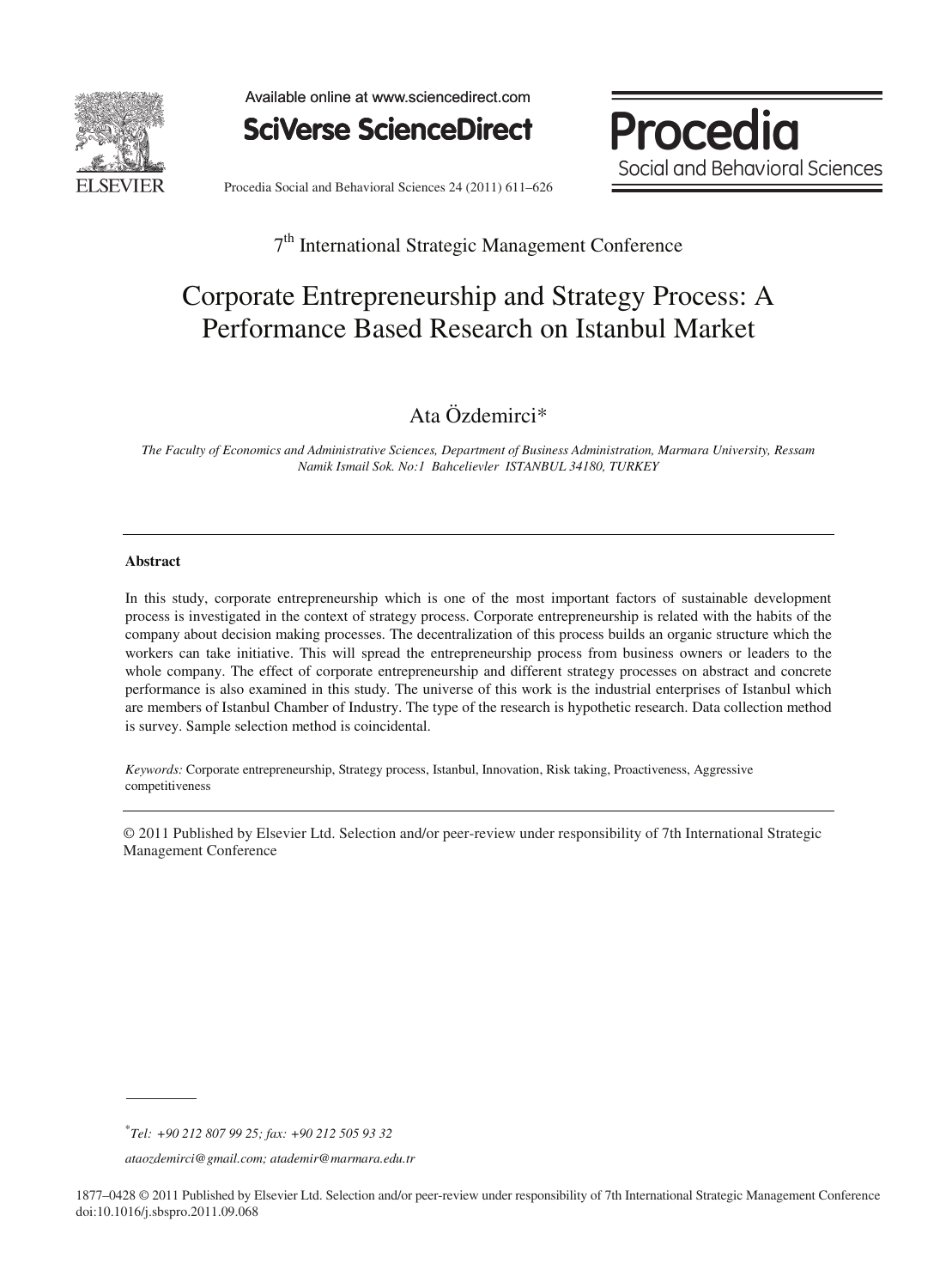### **1. Introduction**

During the last era in business strategy area, many theoretical and empiric studies were made about entrepreneurship. Although entrepreneurship mostly has been taken as an individual concept, today our point of view about this subject has changed permanently. Entrepreneurship is not only the characteristics of different, brave, talented, genius individuals but also an institutional concept.

We can talk about the corporate entrepreneurship issue as an external or internal factor of organization in three situations; (i) when an organization enters a new business; (ii) when an individual or a team in organization design a new product; and (iii) when an entrepreneurial paradigm change permeates an entire organization's outlook and operations [1].

Entrepreneurship also involves seeking and discovering new opportunities like new products and processes, designing new organizational structures and winning new markets. This means periodic revisions to structure and strategy; innovation, business creation and strategic renewal [2].

Terms such as intrapreneuring [3], corporate entrepreneurship [4], corporate venturing [5] and internal corporate entrepreneurship [6] have been used to describe the phenomenon of intrapreneurship, but the consensus on the concept of entrepreneurship involves creating value and developing opportunity through innovation via the human and capital resources [7]. Jennings and Lumpkin [8] focuses on the new products and new markets in his corporate entrepreneurship definition. Miller, Schollhammer, Shane and Venkataraman and Zahra [9] have also emphasized new product innovation as an important activity in corporate entrepreneurship [10].

Just as Antoncic and Hisrich [11]; in this study, corporate entrepreneurship refers to a process that goes on inside an existing firm like new business venturing, innovative activities and development of new products, services, technologies, administrative techniques, strategies, and competitive postures.

#### **2. Theoretical background**

The corporate entrepreneurship researches usually focus on two things: The factors of the firm's external environment [12] and organizational-level internal factors [13]. This study focuses on the strategy process as a predictor which is also an internal factor.

Understanding entrepreneurial processes is vital for strategic management literature. Innovation and new product strategies are generally associated with an entrepreneurial approach to competitive advantage whereas strategies based on cost control and incremental process improvements tend to be in the domain of established firms seeking to sustain advantage by erecting scale economy barriers [14].

Previous views of entrepreneurship can be classified into four dimensions: (i) new business venturing, (ii) innovativeness, (iii) self-renewal, and (iv) proactiveness. New business venturing is the most salient characteristic of entrepreneurship because it can result in a new business creation within an existing organization by redefining the company's products (or services) and/or by developing new markets. In large corporations it can also include formation of more formally autonomous or semi-autonomous units or firms, internal venturing, corporate start-ups, autonomous business unit creation and new streams. For all organizations regardless of size, the **new business-venturing** dimension refers to the creation of new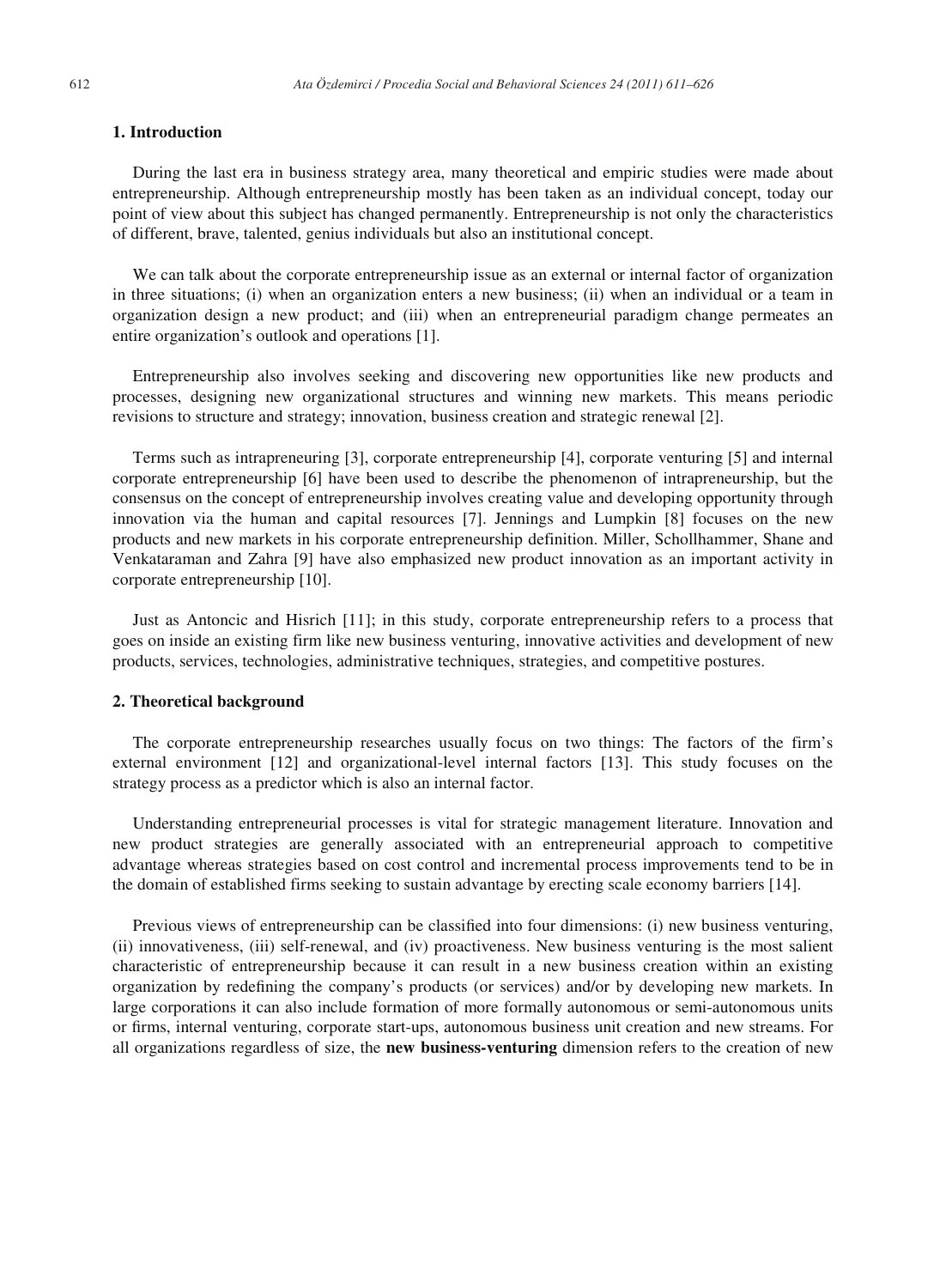businesses within the existing organization regardless of the level of autonomy. In contrast, the **innovativeness** dimension refers to product and service innovation with emphasis on development and innovation in technology. Entrepreneurship includes new product development, product improvements, and new production methods and procedures. Covin and Slevin [15] considered one part of the entrepreneurial posture that reflected itself in the extensiveness and frequency of product innovation and the related tendency of technological leadership. Knight [16] included the development or enhancement of products, services, and techniques and technologies in production as part of organizational innovativeness. Zahra [17] included product innovation and technological entrepreneurship as innovative aspects of manufacturing firms. The **self-renewal** dimension reflects the transformation of organizations through the renewal of key ideas on which they are built. It has strategic and organizational change connotations and includes the redefinition of the business concept, reorganization, and the introduction of system-wide changes for innovation. The final dimension—**proactiveness**—is related to aggressive posturing relative to competitors. A proactive firm is inclined to take risks by conducting experiments. It takes initiative [18] and is bold and aggressive in pursuing opportunities [19]. The concept of proactiveness "refers to the extent to which organizations attempt to lead rather than follow competitors in such key business areas as the introduction of new products or services, operating technologies, and administrative techniques" [20]. Proactiveness includes initiative and risk taking and the competitive aggressiveness and boldness that are reflected in orientations and activities of top management [21].

Corporate entrepreneurship has been attached to multiple organizational phenomena. Three of the most common phenomena that are often viewed as examples of corporate entrepreneurship include situations where (i) an established organization enters a new business; (ii) an individual or individuals champion new product ideas within a corporate context; and (iii) an "entrepreneurial" philosophy permeates an entire organization's outlook and operations [22]. This study assumes that, corporate entrepreneurship is related with the habits of the company about decision making processes. Corporate entrepreneurship has long been recognized as a tool for improving competitive positioning and transforming corporations, their markets and industries as opportunities for value creating. However, only in recent years has much empirical evidence been provided which justifies the conventional wisdom that corporate entrepreneurship leads to superior firm performance [23].

The process of exploiting new opportunities in corporations is fraught with the same risks as those facing start ups and smaller enterprises. This is partly because the outcomes of innovation, which is a core entrepreneurial activity, are difficult to predict. Indeed, a longstanding literature has highlighted significant challenges and shortcomings in the corporate entrepreneurship activities of firms. These challenges must be favored by organizational success [24].

In general, corporate entrepreneurship has been regarded an important element of successful organizations. The relationship between corporate entrepreneurship and growth has received wide support in past research [25]. On the other hand, corporate entrepreneurship was found to be related to profitability [26] especially at large firms in USA and small, medium-sized and large firms in Europen Union member countries [27].

#### **3. Hypotheses development**

Corporate entrepreneurship is a strategic orientation involving the regeneration of products, processes, services, strategies or even whole organizations [28]. As such, corporate entrepreneurship supports sustained competitive advantage through the continuous generation and exploitation of new sources of knowledge. Therefore, corporate entrepreneurship can have significant impact upon organizational financial and market performance [29].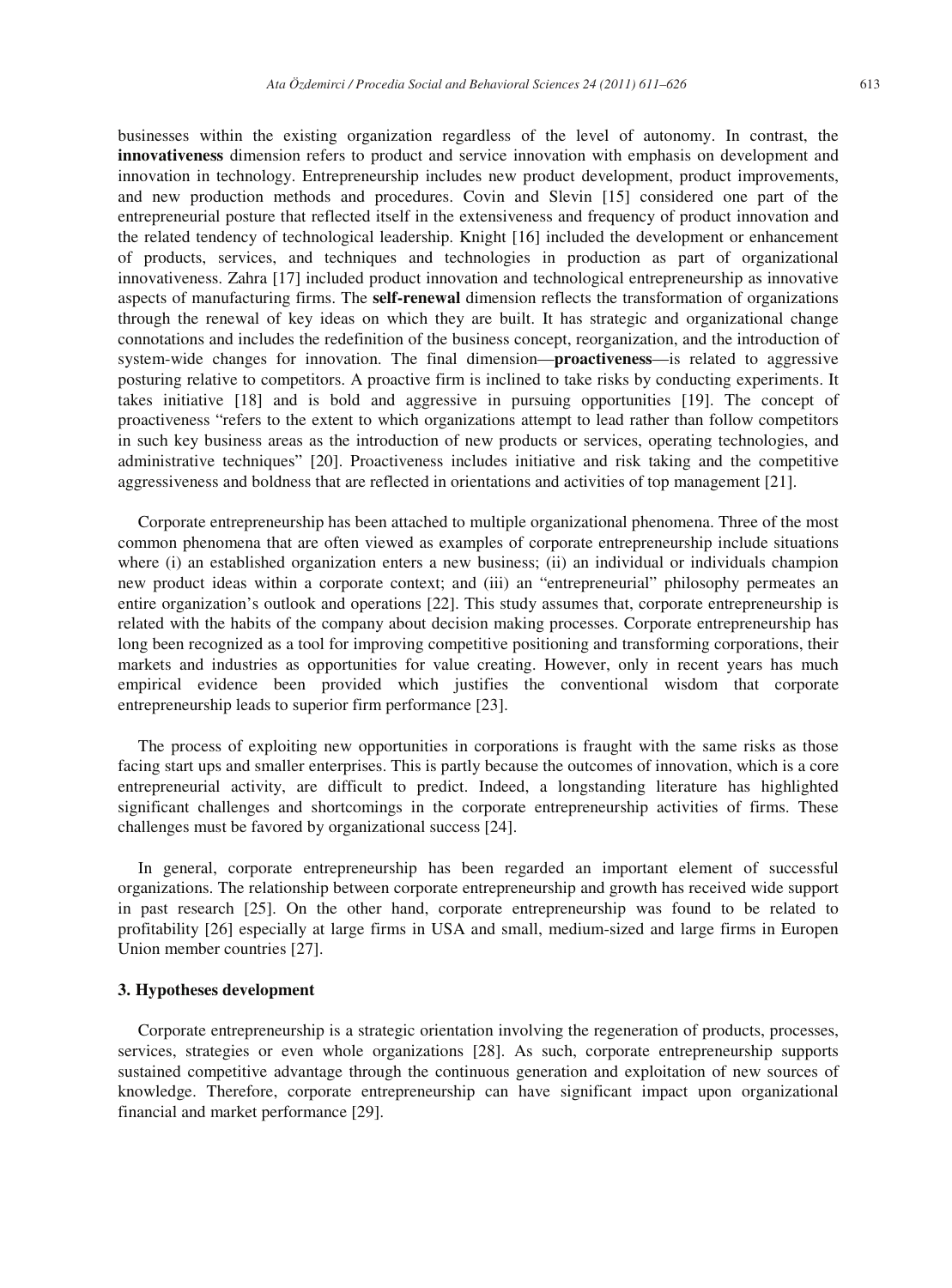**Hypothesis 1:** There is a significant effect of corporate entrepreneurship on abstract and concrete performance.

The research of Hart and Banbury [30] showed that the role played by top manager can range all the way being a commander to that of being a sponsor. They developed a typology of leadership styles identifying five different modes of leadership during strategic formation process:

- 1.The Command Style: The strategy is driven by a leader or small top team.
- 2.Symbolic Style: Strategy is driven by mission and vision of the organization.
- 3.Rational Style: Strategy is driven by formal structure and planning systems.
- 4.Transactive Style: Strategy is driven by internal processes of mutual adjustment.
- 5.Generative Style: Strategy is driven by organizational actors' initiative.

|                         | Command                               | Symbolic                     | Rational                                                                                                          | Transactive | Generative                               |
|-------------------------|---------------------------------------|------------------------------|-------------------------------------------------------------------------------------------------------------------|-------------|------------------------------------------|
| Role of Top             |                                       |                              |                                                                                                                   |             | Strategic                                |
| Management              | <b>Total Control</b>                  | Sense of Strategic Direction |                                                                                                                   |             |                                          |
| Role of Org.<br>Members | Sheep                                 | <b>Active Players</b>        | <b>Wild Ducks</b>                                                                                                 |             |                                          |
| Performance             | Lower Performance<br>(Role Imbalance) |                              | Higher Performance (Greater Balance Between Relative<br>Contributions of Top Managers and Organizational Members) |             | Lower<br>Performance<br>(Role Imbalance) |

Fig. 1: Strategy Making Mode and Firm Performance *(Hart, 1992, p.340.)*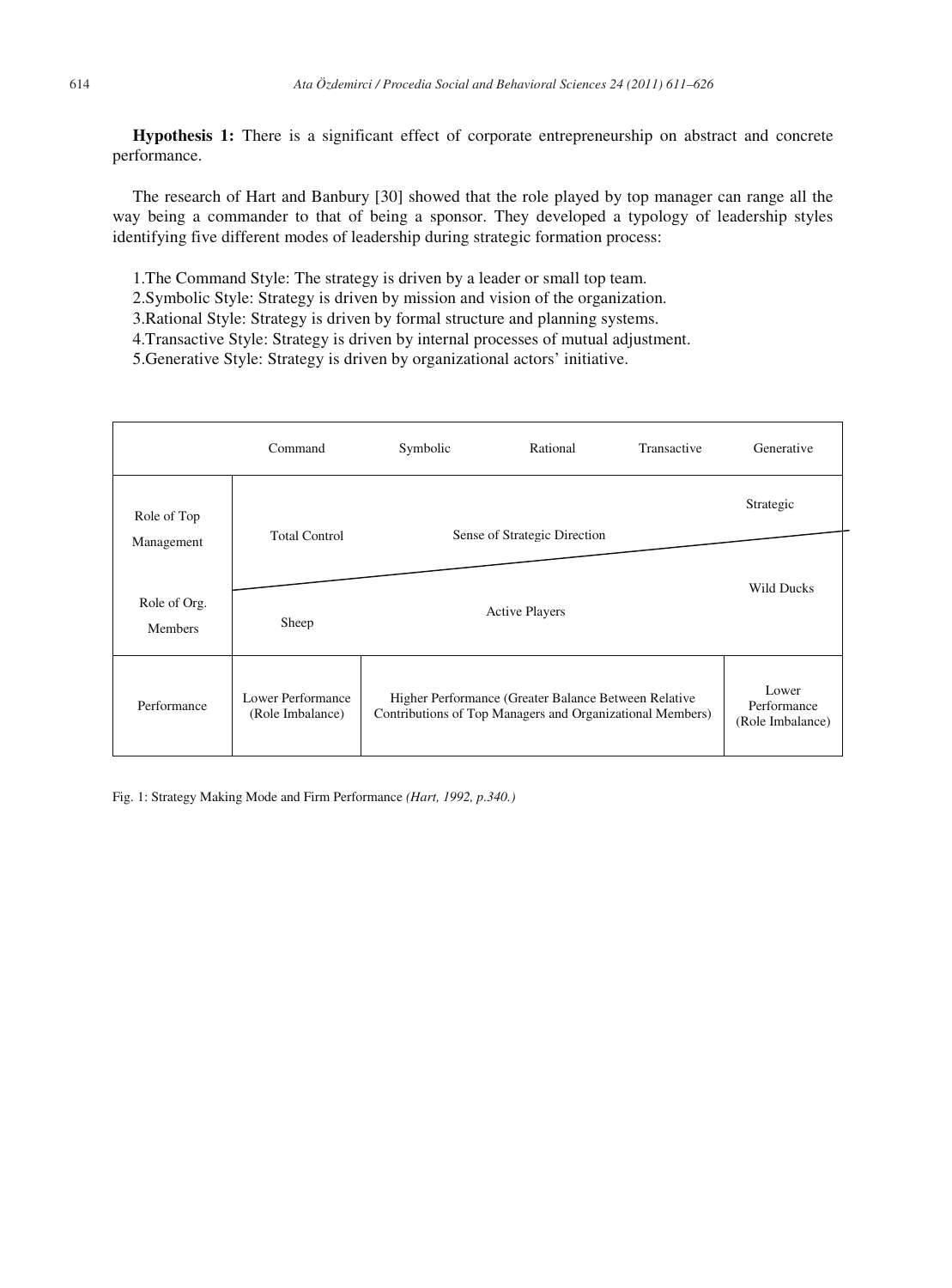In the **command style**, a strong individual leader or a few top managers exercise total control over the firm. Strategy making is a conscious, controlled process that is centralized at the very top of the organization. In such a mode, strategies are deliberate, fully formed and ready to be implemented. The **symbolic mode** involves the creation by top management of a compelling vision and clear corporate mission. The corporate vision defines the basic philosophy and values of the firm. Unlike the command or symbolic modes, the **rational mode** seeks to be comprehensive in scope. There is a high level of information processing. Formal analysis, such as environmental scanning, portfolio analysis and industry and competitive analysis is often used to aid in competitive strategy. The **transactive mode** is based on interaction and learning rather than the execution of a predetermined plan. Strategy is crafted based upon an ongoing dialog with key stakeholders- employees, suppliers, customers, governments and regulations. The **generative mode** of strategy-making is dependent upon the autonomous behavior of organization members. Strategy is made via intrapreneurship-new product ideas emerge upward and employee initiative shapes the firm's strategic direction [31].

It's expected that while command style effects abstract and concrete performance negatively and low, the symbolic, rational and transactive mode will effect abstract and concrete performance positively and stronger than command and generative style as Hart refers.

**Hypothesis 2:** There are significant and different effects of strategy formation processes on abstract and concrete performance.

Management of corporate entrepreneurship is distinct from traditional management because of the conditions of greater uncertainty. The first challenge is managing the knowledge. The second challenge for the management of corporate entrepreneurship as a result of dynamism, complexity and uncertainty, is that corporate entrepreneurship requires coordination through mutual adjustment rather than command and control, and is driven by commitment rather than consensus [32].

It's strongly expected that corporate entrepreneurship is related with the habits of the company about decision making processes. The decentralization of this process can build an organic structure which the workers can take the initiative and this change will spread the entrepreneurship process from business owners or leaders to the whole company. While command style will effect corporate entrepreneurship negatively, the other styles are expected to effect corporate entrepreneurship positively.

**Hypothesis 3:** There is a strong relationship between strategy process and corporate entrepreneurship.

#### **4. Methodology**

#### *4.1. Data collection and instrument*

The type of the research is hypothetic research. Data collection method is survey. Sample selection method is coincidental. The universe of this work consists of the enterprises in the list of Istanbul Chamber of Industry that means approximately 12000 members. Face-to-face survey, mail and telephone survey is used for reaching maximum participation.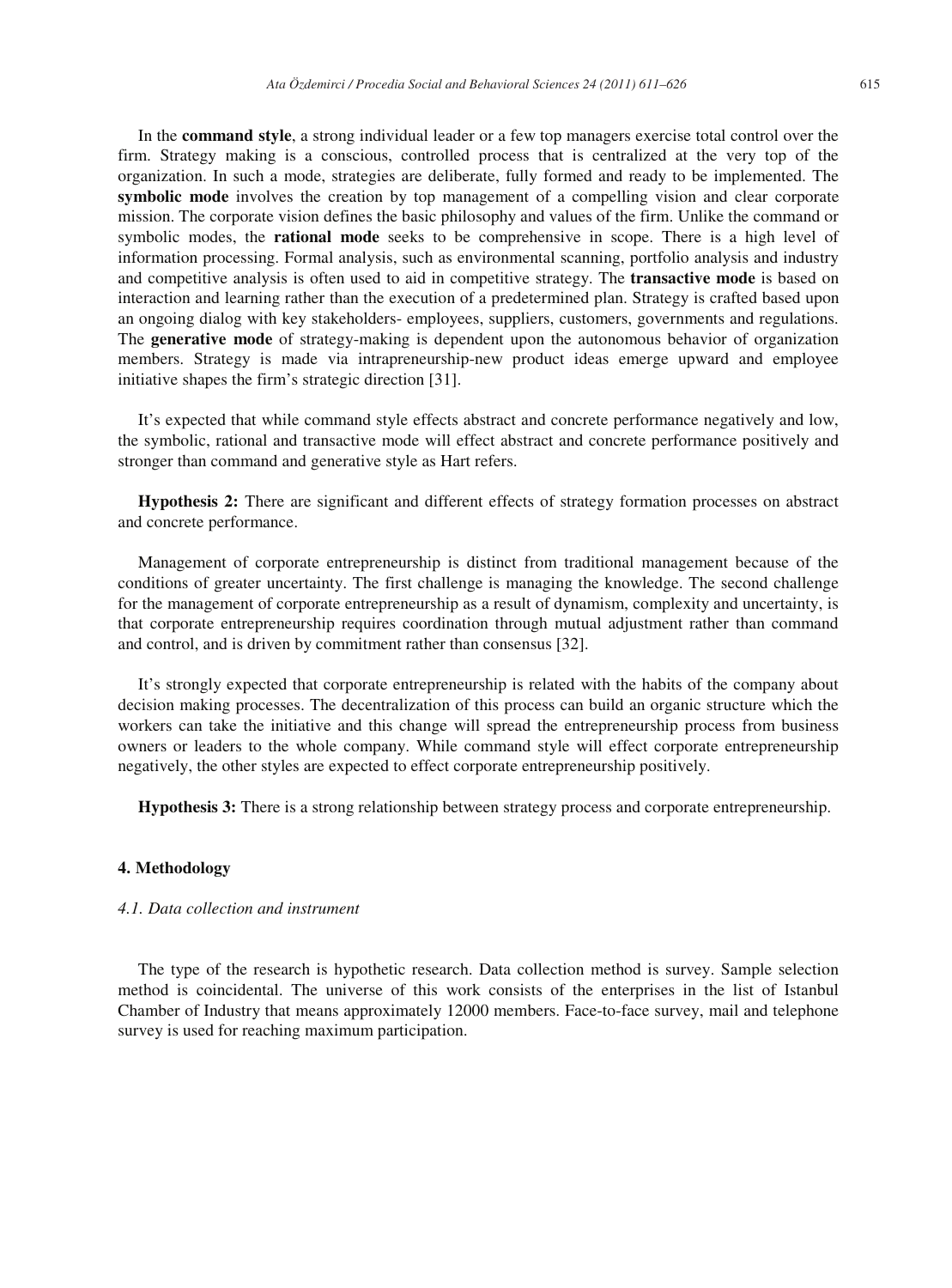## *4.2. Measures*

The survey prepared for the research has 71 questions. As seen at Table 1, measure of corporate entrepreneurship [33] has 35 items, measure of Strategic Leader Types [34] has 16 items. There are also 10 questions about the firm's perceived performance, 1 question about firm size, 1 question about the sector of the firm, and 8 questions about the demographics. Likert Scale-5 is used in all questions.

Table 1: Measures Used in Research

| Measure                    | <b>Developers</b>           | Item Number |
|----------------------------|-----------------------------|-------------|
| Corporate Entrepreneurship | Antoncic and Hisrich (2003) | 35          |
| Strategic Leader Types     | Hart and Banbury (1994)     | 16          |
| Organizational Performance |                             | 10          |

Factor analysis is used to determine the dimensions of the measures. Also K-S test for normal distribution and Cronbach Alpha test for reliability, Correlation and Regression tests are made with SPSS 17.0 to measure the power of hypothesis.

Before testing the main hypothesis, the descriptive statistics and the correlation test between the factors in the model is analyzed. Then, a multi regression test is made for measuring the effect of the independent variables (corporate entrepreneurship, strategic leader types) on firm performance.

#### *4.3. Factor Analysis and Reliabilities*

Expletory factor analysis is made for establishing the sub dimensions of measures. All factors have passed the KMO Measure of Sampling Adequacy and Bartlett test of Sphericity which means that our data set is appropriate for factor analyses (Table 2). Principal components and varimax method are used in analysis. For all measures, items which have factor weight below 0,50; unique items in a factor; items with close factor weights are leaved out of evaluation. After this processes, factors which have initial eigenvalues over 1,00 and Cronbach Alpha over 0,65 are:

4 factors in Corporate Entrepreneurship Measure (Cumulative Extraction Sums= %75,905) which can be called as Innovativeness (Cronbach Alpha=0, ,935)., Proactiveness (Cronbach Alpha=0,831)., Self Renewal (Cronbach Alpha=0,817)., New Business Venturing (Cronbach Alpha=0,852).

4 factors in Strategic Leaders Types Measure (Cumulative Extraction Sums= %82,056) which can be called as Rational – Transactive (Cronbach Alpha=0, 936), Commander (Cronbach Alpha=0, 830), Symbolic (Cronbach Alpha=0, 829) and Generative (Cronbach Alpha=0, 763).

2 factors in Organizational Performance Measure (Cumulative Extraction Sums= %74,301 which can be called as Concrete Performance (Cronbach Alpha=0,919) and Abstract Performance (Cronbach Alpha=0,753). Concrete performance consists of sales, financial performance, profitability, market share and reaching goals items which can be called as concrete performance criteria; and the second factor of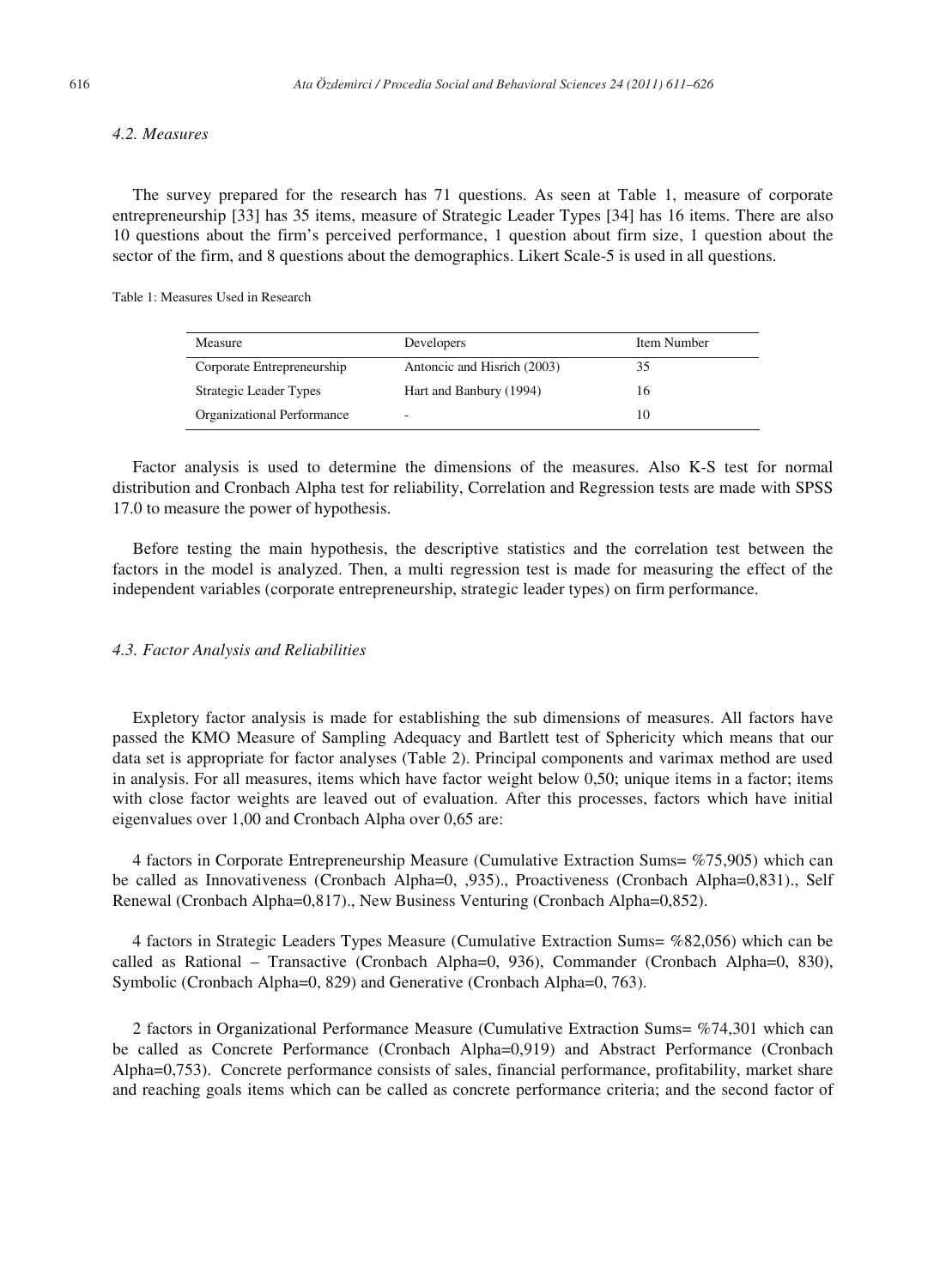performance consists of handling difficulties, HR quality and meeting expectations items which can be called as abstract performance criteria (Table 2).

| <b>Factor Name</b> | Items                                           | Factor<br>Loadings | <b>Factor Extraction</b><br>$(\%)$ | Reliability Analysis<br>(Cronbach Alpha)        |
|--------------------|-------------------------------------------------|--------------------|------------------------------------|-------------------------------------------------|
| Innovativeness     | Employee's initiatives to implement ideas       | ,892               | 46,282                             | ,935                                            |
|                    | Incentives for analytical solutions of workers  | ,870               |                                    |                                                 |
|                    | Supporting new ideas and projects               | ,826               |                                    |                                                 |
|                    | Openness for employee's ideas                   | ,819               |                                    |                                                 |
|                    | Authorization of employees                      | ,756               |                                    |                                                 |
|                    | Flexible org. structure for innovation          | .738               |                                    |                                                 |
|                    | Rewarding ideas for innovation                  | ,719               |                                    |                                                 |
|                    | Rewarding creative and innovative activities    | .633               |                                    |                                                 |
| Proactiveness      | Risk taking in uncertain conditions             | ,890               | 12,976                             | ,831                                            |
|                    | Tendency to apply risky projects                | .882               |                                    |                                                 |
|                    | Adventurous characteristics of top managers     | .632               |                                    |                                                 |
| Self Renewal       | Changing strategies for competing firm          | .912               | 9,625                              | .817                                            |
|                    | Aggressive and competitive behaviors            | ,747               |                                    |                                                 |
|                    | Changing competitive strategy                   | ,705               |                                    |                                                 |
| New Business       | Broadening business lines in current industry   | ,882               | 7,021                              | ,852                                            |
| Venturing          | Pursuing new businesses in new industries       | ,844               |                                    |                                                 |
|                    |                                                 | <b>TOTAL</b>       | 75,905                             |                                                 |
|                    | Kaizer Meyer Olkin Measure of Sampling Adequacy |                    | ,814                               |                                                 |
|                    | Bartlett Test of Sphericity Chi-Square          |                    | 1725,825                           |                                                 |
|                    |                                                 | df                 | 120                                |                                                 |
|                    |                                                 | Sig.               | ,000                               |                                                 |
| <b>Factor Name</b> | Items                                           | Factor<br>Loadings | <b>Factor Extraction</b><br>(%)    | <b>Reliability Analysis</b><br>(Cronbach Alpha) |
| Rational -         | Formal analysis of environment for str. plan    | ,901               | 47,670                             | ,936                                            |
| Transactive        | Strategic plan is a formal procedure            | ,876               |                                    |                                                 |
|                    | Business planning involves everyone             | .824               |                                    |                                                 |
|                    | Adopt written strategic plan each year          | .805               |                                    |                                                 |
| Commander          | CEO defines vision and general direction        | .904               | 19,589                             | ,830                                            |
|                    | CEO determines and executes strategy            | ,852               |                                    |                                                 |
|                    | Strategy primarily set by CEO                   | ,773               |                                    |                                                 |
| Symbolic           | CEO is a personal example                       | ,864               | 8,091                              | ,829                                            |
|                    | CEO spreads his dream throughout the org.       | ,862               |                                    |                                                 |
| Generative         | Employees know what to do for surviving         | ,866               | 6,706                              | ,763                                            |
|                    | Employees are willing to take risks             | ,676               |                                    |                                                 |

Table 2: The Results of Factor and Reliability Analysis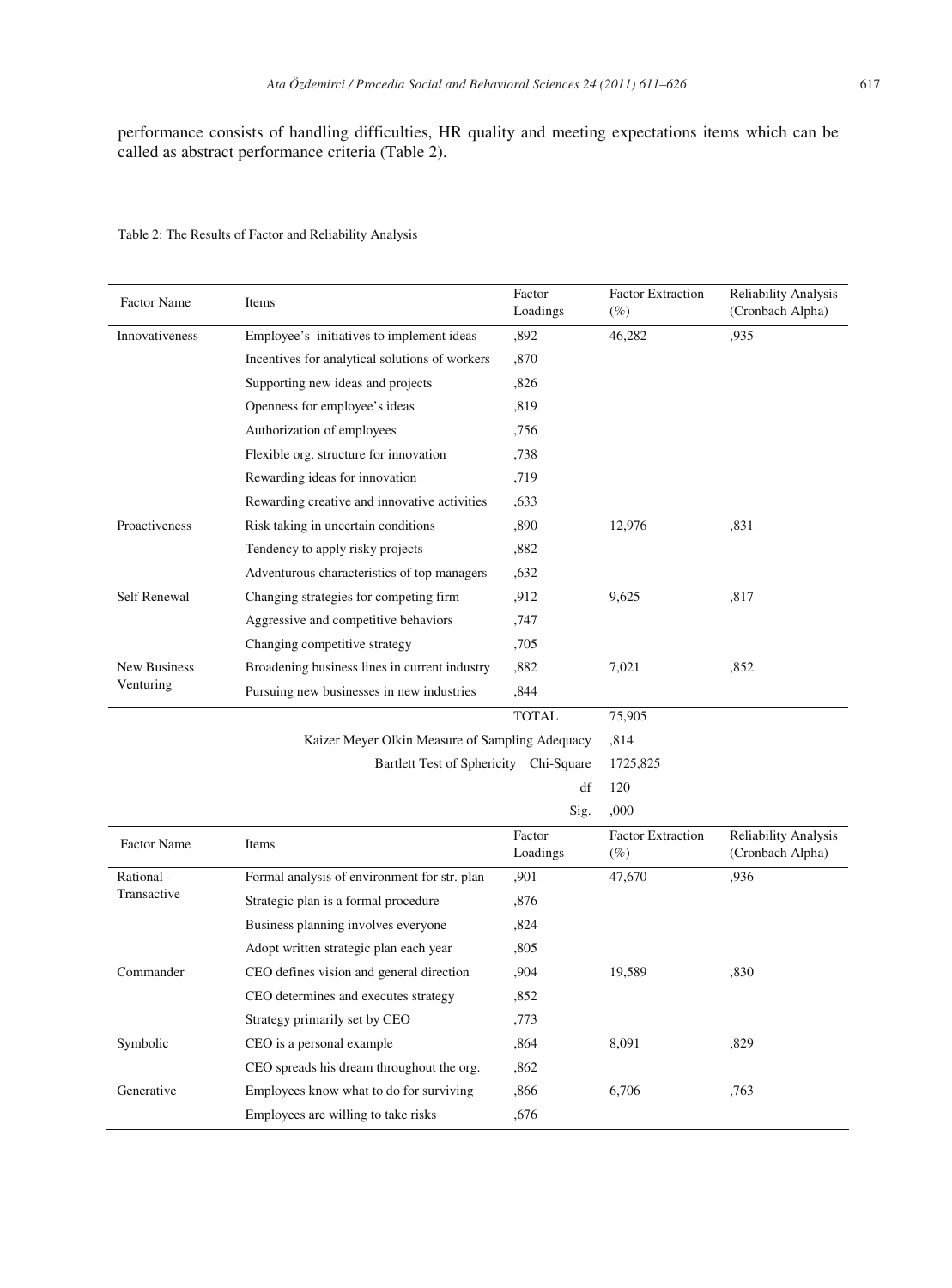|                    |                                                 | <b>TOTAL</b>                                    | 82,056                             |                                          |
|--------------------|-------------------------------------------------|-------------------------------------------------|------------------------------------|------------------------------------------|
|                    |                                                 | Kaizer Meyer Olkin Measure of Sampling Adequacy | .783                               |                                          |
|                    |                                                 | Bartlett Test of Sphericity Chi-Square          | 1134,787                           |                                          |
|                    |                                                 | df                                              | 55                                 |                                          |
|                    |                                                 | Sig.                                            | ,000                               |                                          |
| <b>Factor Name</b> | Items                                           | Factor<br>Loadings                              | <b>Factor Extraction</b><br>$(\%)$ | Reliability Analysis<br>(Cronbach Alpha) |
| Concrete           | <b>Sales</b>                                    | ,865                                            | 61,188                             | .919                                     |
| Performance        | <b>Financial Performance</b>                    | ,842                                            |                                    |                                          |
|                    | Profitability                                   | ,822                                            |                                    |                                          |
|                    | <b>Market Share</b>                             | ,821                                            |                                    |                                          |
|                    | <b>Reaching Goals</b>                           | ,807                                            |                                    |                                          |
| Abstract           | Handling difficulties                           | ,890                                            | 13,113                             | ,753                                     |
| Performance        | HR quality                                      | .772                                            |                                    |                                          |
|                    | Meeting expectations                            | ,585                                            |                                    |                                          |
|                    |                                                 | <b>TOTAL</b>                                    | 74,301                             |                                          |
|                    | Kaizer Meyer Olkin Measure of Sampling Adequacy | ,875                                            |                                    |                                          |
|                    |                                                 | Bartlett Test of Sphericity Chi-Square          | 721,745                            |                                          |
|                    |                                                 | df                                              | 28                                 |                                          |
|                    |                                                 | Sig.                                            | ,000                               |                                          |

#### *4.4. Descriptive Statistics and Correlations*

80,9% of the participants are upper level manager. Rest of them are middle and lower level manager. 80,1% of the respondents are man, and 19,9 % of them are woman. Their average age is 41,18. 46,1% of the respondents are bachelor; 22,7% of them have master, %2,8 have PhD degree. 57,4% of the respondents have more than 5000 TL (>3300 \$) of monthly income, 16,3 % of them have 4000-5000 TL and 19,9 % of them have 3000-4000 TL monthly income. 34% of the respondents have an experience more than 15 years and 20,6% of them have an experience of 5-10 years.

When we look at the descriptive statistics of the factors at Table 3, we can see that the commander style in leadership is very common  $(M=3,93)$  and symbolic leadership follows it  $(M=3,52)$ . In these firms, rational-transactive leadership is rarely followed (M=2,88). Corporate Entrepreneurship level of the companies in Istanbul is perceived very optimistic. For example innovativeness of these firms are perceived very high (M=3,34) and the other factors of corporate entrepreneurship which are proactiveness( $M=3,07$ ), self renewal( $M=3,01$ ), new business venturing ( $M=3,11$ ) are not so low. We can also say that the optimism of the participants persists in going on about the firm performance  $(M=3,61)$ and M=3,54).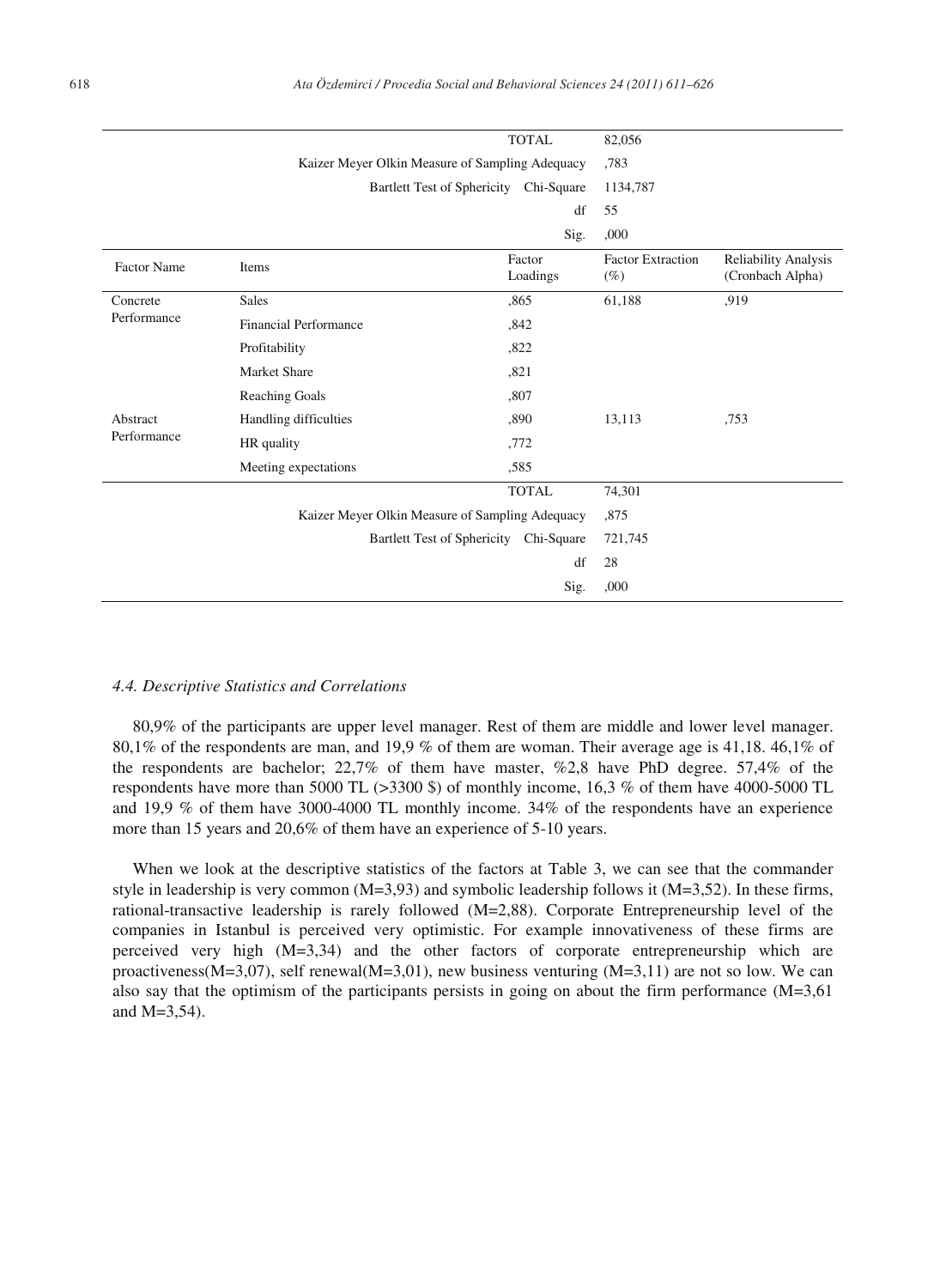|                             | Mean   | <b>SD</b> | Alpha | Age       | Education  | Professional<br>Seniority | Firm<br>Seniority | Income    |
|-----------------------------|--------|-----------|-------|-----------|------------|---------------------------|-------------------|-----------|
| <b>Innovativeness</b>       | 3,3395 | ,82812    | .935  | $-.041$   | $-.114$    | $-149$                    | $-.087$           | $-.043$   |
| Proactiveness               | 3.0686 | .93987    | ,831  | $-141$    | $-0.267**$ | $-.160$                   | $-183*$           | $-149$    |
| Self Renewal                | 3.0142 | .94102    | .817  | $-.230**$ | $-116$     | $-0.293**$                | $-.271**$         | $-140$    |
| New Business Venturing      | 3.1099 | .91825    | ,852  | $-.237**$ | $-.026$    | $-0.248**$                | $-414**$          | $-.220**$ |
| Rational - Transactive      | 2.8812 | ,94140    | .936  | $-.058$   | $-.215*$   | $-.051$                   | $-187*$           | $-.108$   |
| Commander                   | 3,9314 | .79634    | ,830  | ,138      | $0.238**$  | $-.030$                   | $-.002$           | $-.005$   |
| Symbolic                    | 3,5248 | .94930    | .829  | $-.020$   | $-.009$    | $-153$                    | $-.074$           | $-.155$   |
| Generative                  | 3.0638 | .89612    | .763  | $-184*$   | $-.091$    | $-.257**$                 | $-0.289**$        | $-.131$   |
| Concrete Performance        | 3.6099 | .78133    | .919  | $-.120$   | ,053       | $-.160$                   | $-368**$          | $-.046$   |
| <b>Abstract Performance</b> | 3.5437 | .70869    | .753  | $-180*$   | $-.039$    | $-153$                    | $-.355**$         | $-.062$   |

Table 3: Descriptive Statistics and Correlations Between Factors and Demographics

\*Sample Size =141 \*p<0,05, \*\*p<0,01

Correlation test between factors and demographics are shown at Table 3. We see that when age, professional seniority and firm seniority gets high, managers tend to lose their optimism about self renewal and new business venturing of the company. Also they perceive the concrete and abstract performance worse and think that leadership is less generative. Education effects the perception of proactiveness negatively, and commander style positively. Income only effects the perception of new business venturing negatively.

Correlation test between the factors are shown at Table 4. We see high positive correlations between the all factors of corporate entrepreneurship and "rational-transactive leadership" (r=-0,638; 0,537; 0,401; 0,438); "symbolic leadership" (r=0,613; 0,397; 0,354; 0,364) and "generative leadership" (r=0,581; 0,514; 0,521;0,278). Just as expected, commander leadership affects all corporate entrepreneurship dimensions negatively, but only 3 of them are significant. (r=-0,363; -0,326, -0,260). There is no significant relationship between commander style and proactiveness. These relations confirm our hypothesis 3, but the last decisions will be made after the multi regression test. When we look at the correlations between the dimensions of corporate entrepreneurship and performance, we see that concrete performance has the highest correlation with new business venturing. Self renewal and innovativeness follows it. Just like the concrete performance, abstract performance has the highest correlation with new business venturing. Innovativeness, self renewal and proactiveness follow it.

The relations between leadership and performance show that the most effective leadership in our field is rational-transactive style. Symbolic and generative styles have similar positive effects. These effects are greater in abstract performance than concrete performance. Command style both effects concrete and abstract performance negatively and it must get out of use.

All the correlations support our hypothesis 1 and hypothesis 2. After the multi regression tests, we can see the table clearly.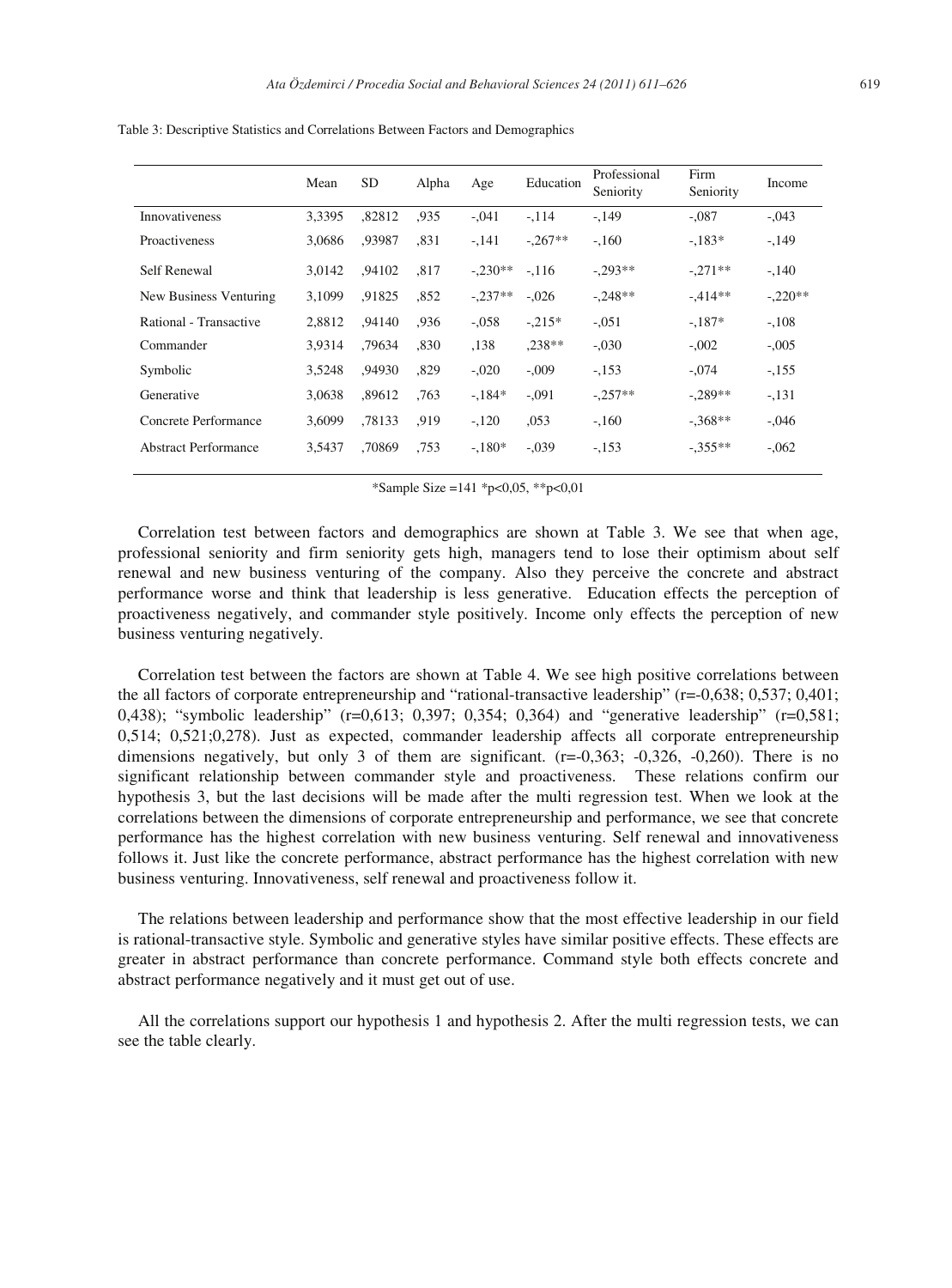| Variable                  |             | 2           | 3           | $\overline{4}$        | 5         | 6          | 7         | 8        | 9    | 10 |
|---------------------------|-------------|-------------|-------------|-----------------------|-----------|------------|-----------|----------|------|----|
| 1. Innovativeness         |             |             |             |                       |           |            |           |          |      |    |
| 2. Proactiveness          | $.489**$    |             |             |                       |           |            |           |          |      |    |
| 3. Self Renewal           | $,427***$   | $.436^{**}$ |             |                       |           |            |           |          |      |    |
| 4. New Business Venturing | $,386^{**}$ | $,292$ **   | $,456^{**}$ |                       |           |            |           |          |      |    |
| 5. Rational - Transactive | $,638***$   | $,537**$    | $,401**$    | $,438$ <sup>**</sup>  |           |            |           |          |      |    |
| 6.Commander               | $-363$      | $-0,113$    | $-326$ **   | $-.260$ <sup>**</sup> | $-.218**$ |            |           |          |      |    |
| 7.Symbolic                | $,613***$   | $.397**$    | $,354***$   | $,364***$             | $.587**$  | $-0.05$    |           |          |      |    |
| 8. Generative             | $,581**$    | $,514$ **   | $,521$ **   | $,278$ **             | $,630**$  | $-.459**$  | $.380**$  |          |      |    |
| 9. Concrete Performance   | $,260**$    | 0,139       | $,321$ **   | $,654***$             | $,334***$ | $-.225***$ | $,200^*$  | ,212"    |      |    |
| 10. Abstract Performance  | $,554***$   | $,404$ **   | $,504**$    | ,594**                | ,736**    | $-.212"$   | $,564$ ** | $,498**$ | ,604 |    |

#### Table 4: Correlations Between Factors

\*Sample Size =141 \*p<0,05, \*\*p<0,01

#### *4.5. Hypothesis testing*

For analyzing the hypothesis, multi regression tests are applied to the data. The first multi regression tests are about Hypothesis 1.

**Hypothesis 1:** There is a significant effect of corporate entrepreneurship on abstract and concrete performance.

Table 5: Multi Regression Tests for Hypotesis 1

|                        | Concrete Performance |      | <b>Abstract Performance</b> |      |  |
|------------------------|----------------------|------|-----------------------------|------|--|
|                        |                      |      |                             |      |  |
|                        | β                    | Sig. | β                           | Sig. |  |
| Innovativeness         | ,031                 | ,690 | $,300**$                    | ,000 |  |
| Proactiveness          | $-.087$              | ,264 | ,072                        | ,323 |  |
| Self Renewal           | 0.053                | ,506 | $,172*$                     | ,021 |  |
| New Business Venturing | $0.643**$            | ,000 | $.378**$                    | ,000 |  |
| Adjusted $R^2$         | ,416                 |      | ,492                        |      |  |
| N                      | 141                  |      | 141                         |      |  |
| F                      | 25,973               |      | 34,879                      |      |  |
| Sig.                   | $\mathbf{0}$         |      | $\mathbf{0}$                |      |  |
| S.E.                   | .59688               |      | ,50518                      |      |  |

\*Sample Size =141 \*p<0,05, \*\*p<0,01

The significant effects are "New Business Venturing" on "Concrete Performance"  $(\beta=0.643,$ Sig.=0,000); "Innovativeness" ( $\beta$ =0,300 Sig=0,000), "Self Renewal" ( $\beta$ = 0,172, Sig= 0,021) and "New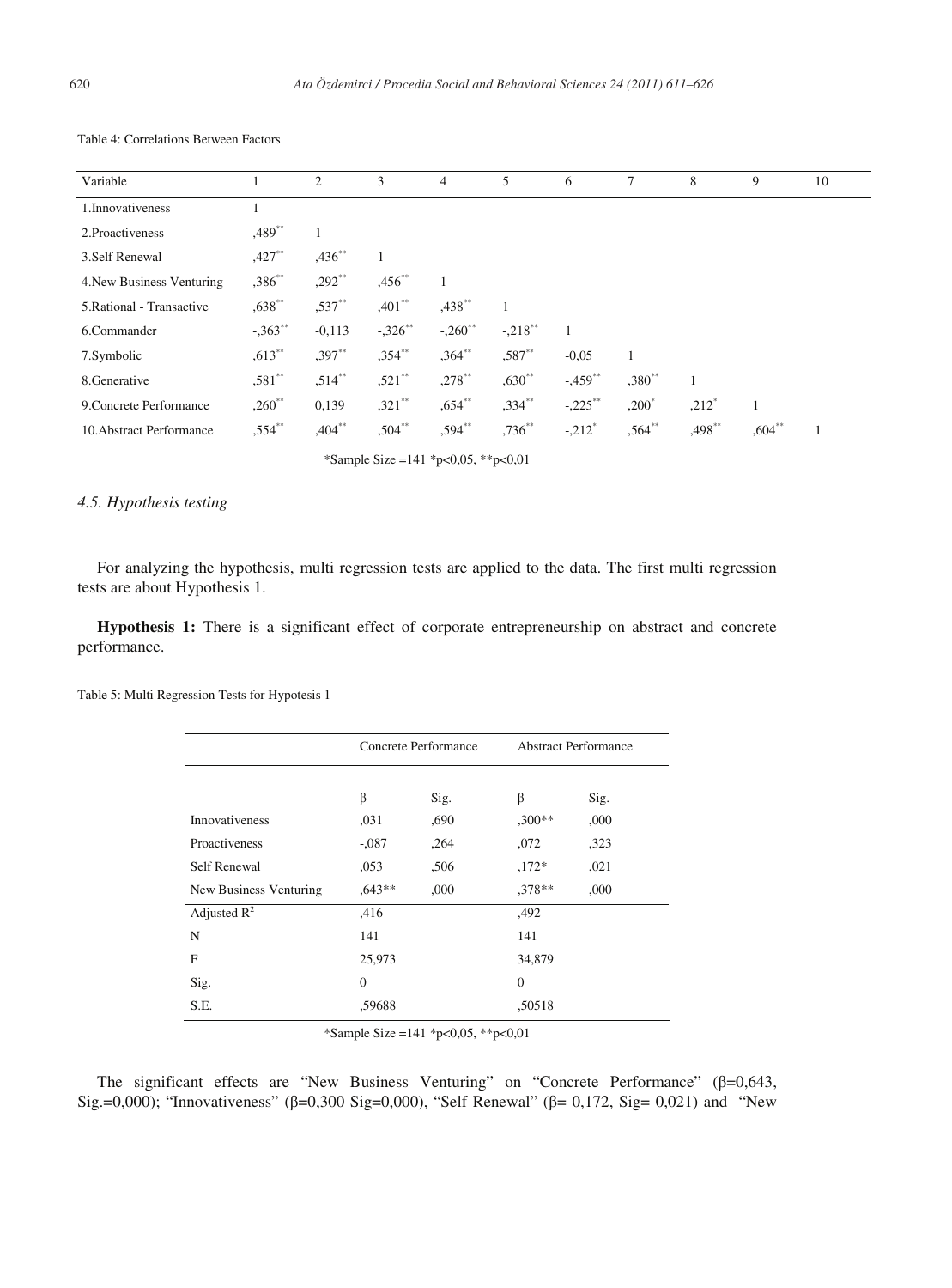Business Venturing" on "Abstract Performance";  $(\beta = 0.378, Sig. = 0.000)$ . There is no significant effect of proactiveness on performance (Table 5).

**Hypothesis 2:** There are significant and different effects of strategy formation processes on abstract and concrete performance.

Table 6: Multi Regression Test for Hypotesis 2

|                         | Concrete Performance |       | <b>Abstract Performance</b> |      |
|-------------------------|----------------------|-------|-----------------------------|------|
|                         | β                    | Sig.  | β                           | Sig. |
| Rational - Transactive  | $,337**$             | 0.005 | .589**                      | ,000 |
| Commander               | $-.197*$             | ,032  | $-.065$                     | .311 |
| Symbolic                | ,031                 | .751  | $0.208**$                   | ,003 |
| Generative              | $-.102$              | .368  | ,018                        | ,823 |
| Adjusted $\mathbb{R}^2$ | ,116                 |       | .561                        |      |
| N                       | 141                  |       | 141                         |      |
| F                       | 5,588                |       | 45,725                      |      |
| Sig.                    | $\Omega$             |       | $\Omega$                    |      |
| S.E.                    | .73466               |       | ,46956                      |      |

\*Sample Size =141 \*p<0,05, \*\*p<0,01

The significant effects are "Rational – Transactive Style" on "Concrete Performance" ( $\beta$ =0,337,  $Sig=0,005)$  and "Abstract Performance" ( $\beta=0,589$ ,  $Sig=0,000$ ); "Commander Style" on Concrete Performance ( $\beta$ =-0,197 Sig=0,032) and "Symbolic Style" on "Abstract Performance" ( $\beta$ = 0,208, Sig= 0,003). There is no significant effect of generative style on performance (Table 6).

**Hypothesis 3:** There is a strong relationship between strategy process and corporate entrepreneurship.

|                         | Innovativeness |      | Proactiveness |      | Self Renewal   |      |           | New Business Venturing |  |
|-------------------------|----------------|------|---------------|------|----------------|------|-----------|------------------------|--|
|                         | β              | Sig. | β             | Sig. | β              | Sig. | β         | Sig.                   |  |
| Rational - Transactive  | $.254**$       | ,002 | $0.280**$     | ,006 | ,026           | ,802 | $,352**$  | ,002                   |  |
| Commander               | $-0.206**$     | ,001 | ,113          | ,151 | $-143$         | ,080 | $-.230**$ | ,007                   |  |
| Symbolic                | $,386**$       | ,000 | ,106          | ,218 | $,192*$        | ,031 | $,192*$   | ,039                   |  |
| Generative              | $0.180*$       | ,025 | $,349**$      | ,001 | $0.366**$      | ,000 | $-123$    | ,249                   |  |
| Adjusted $\mathbb{R}^2$ | 0,566          |      | 0,34          |      | 0,296          |      | 0,228     |                        |  |
| N                       | 141            |      | 141           |      | 141            |      | 141       |                        |  |
| F                       | 46,588         |      | 19,091        |      | 15,705         |      | 11,309    |                        |  |
| Sig.                    | $\mathbf{0}$   |      | $\Omega$      |      | $\overline{0}$ |      | $\Omega$  |                        |  |
| S.E.                    | 0,54575        |      | 0,76363       |      | 0,78965        |      | 0.80706   |                        |  |

Table 7: Multi Regression Test for Hypotesis 3

\*Sample Size =141 \*p<0,05, \*\*p<0,01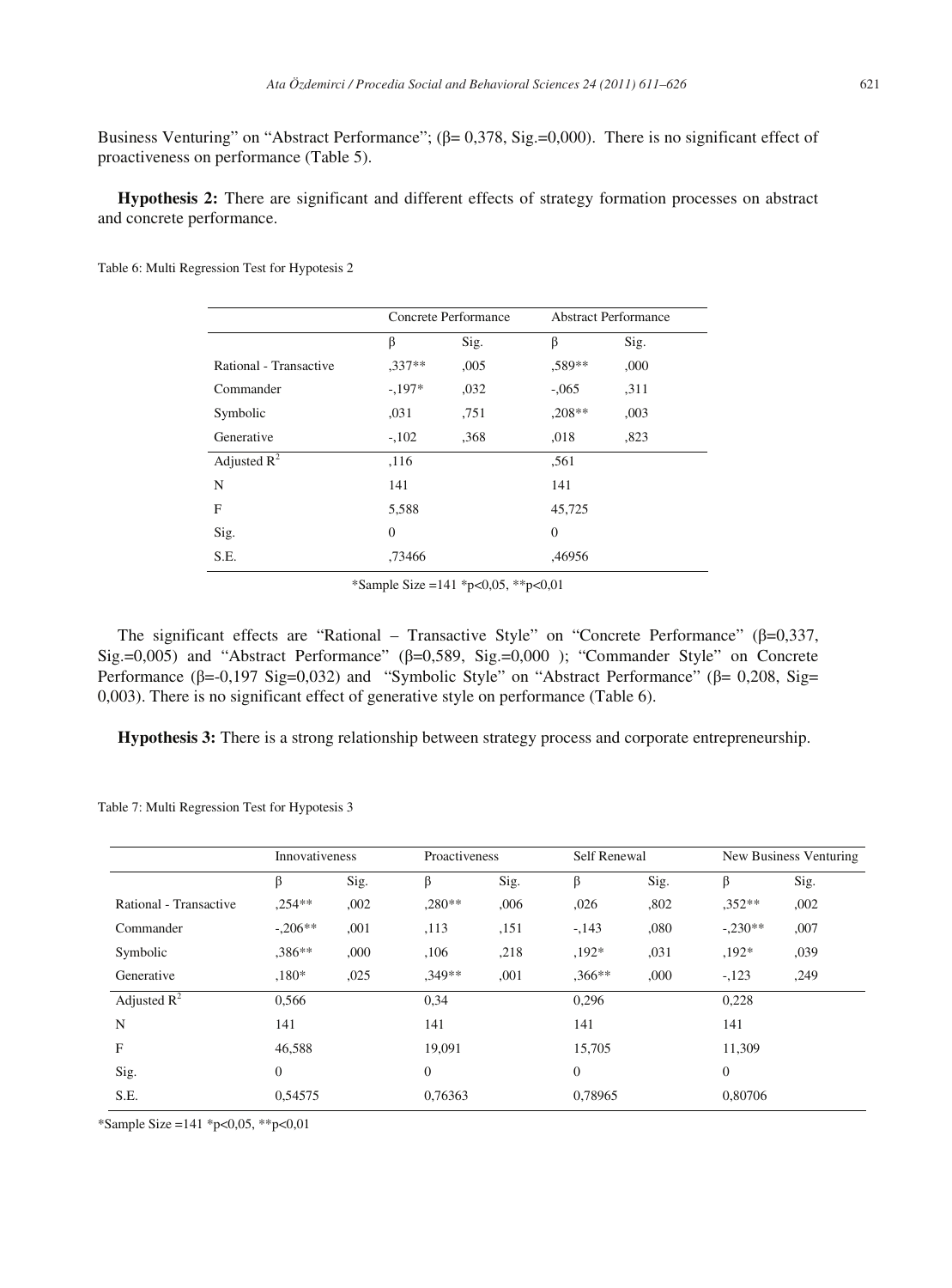The significant effects are "Rational – Transactive Style" on "Innovativeness" ( $\beta$ =0,254, Sig.=0,002), "Proactiveness"  $(\beta=0,280, \text{Sig.}=0,006)$  and "New Business Venturing"  $(\beta=0,352, \text{Sig.}=0,002)$ ; "Commander Style" on Innovativeness ( $\beta$ =-0,206 Sig=0,001) and "New Business Venturing" ( $\beta$ =-0,230 Sig=0,007), "Symbolic Style" on "Innovativeness" ( $\beta$ = 0,386, Sig= 0,000), Self Renewal ( $\beta$ = 0,192, Sig= 0,031) and "New Business Venturing" ( $\beta$ =0,192 Sig=0,039); Generative Style on "Innovativeness"  $(β=0,180$  Sig=0,025), "Proactiveness"  $(β=0,349$  Sig=0,001)and "Self Renewal"  $(β=0,366$  Sig=0,000) (Table 7).

Table 8: Results of multivariate regression models-1

| Dependent: Concrete<br>Performance    | Model 1  | Model 2  |
|---------------------------------------|----------|----------|
| Step 1: Strategy Formation<br>Process |          |          |
| Rational - Transactive                | $,337**$ | .146     |
| Commander                             | $-197*$  | $-.033$  |
| Symbolic                              | ,031     | $-.087$  |
| Generative                            | $-102$   | $-.006$  |
| Step 2: Corporate<br>Entrepreneurship |          |          |
| Innovativeness                        |          | ,004     |
| Proactiveness                         |          | $-.110$  |
| Self Renewal                          |          | ,048     |
| New Business Venturing                |          | $,623**$ |
| Model $R^2$                           | ,116     | .412     |
| Change in $R^2 (\Delta R^2)$          |          | ,296     |
| Model F                               | 5,588**  | 13,278** |
|                                       |          |          |

Standardized regression coefficients are reported. Standardized regression coefficients are reported. \*  $p < 0.05$ ; \*\*  $p < 0.01$ 



Table 8 presents the results of multivariate regression models. Model 1 indicates that the significant effects are "Rational – Transactive Style" ( $\beta$ =0,337) and "Commander Style" on Concrete Performance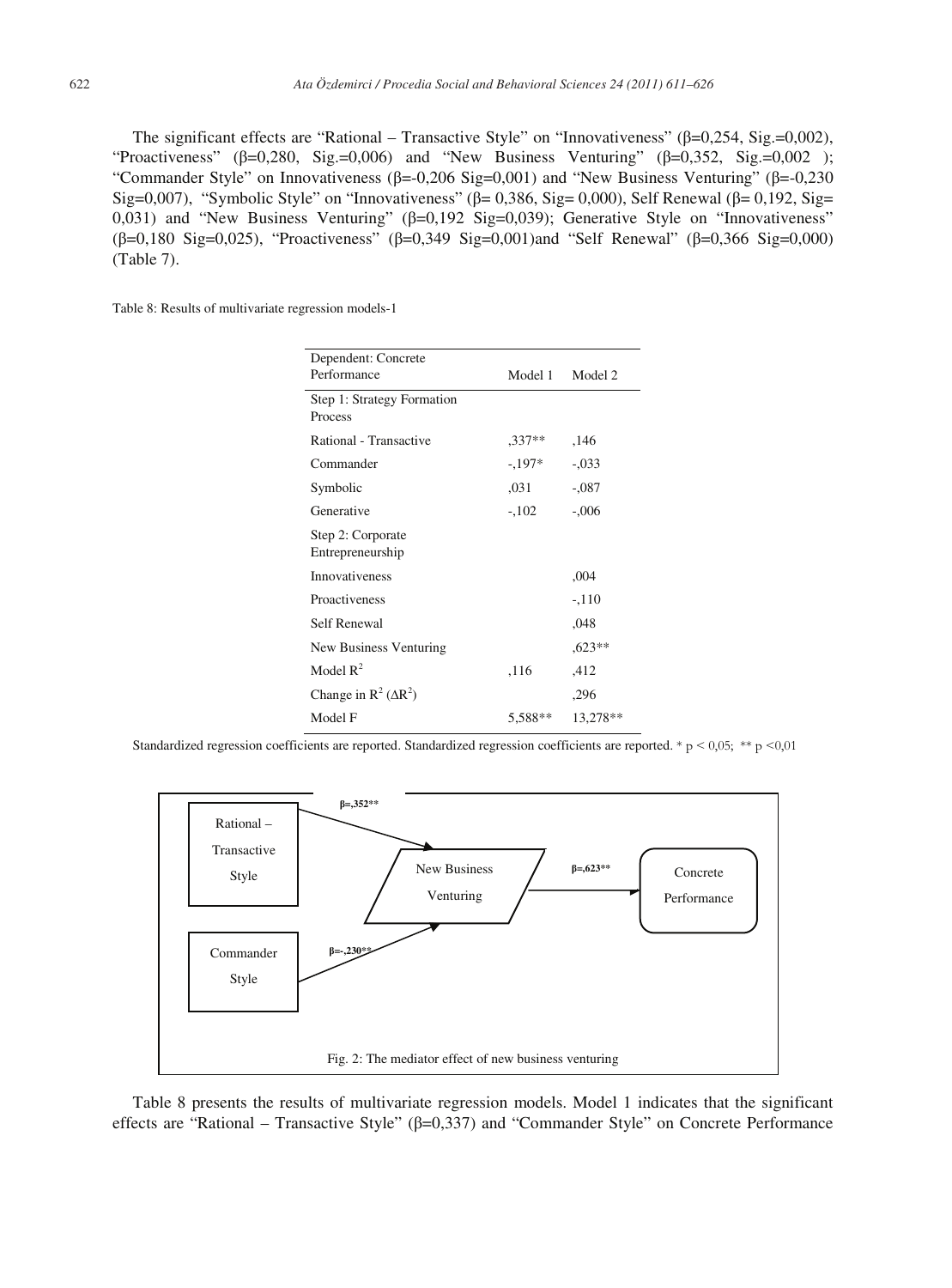$(\beta=-0.197)$  as mentioned at Table 6. But in Model 2, we see that the effects of "Rational – Transactive" Style" and "Commander Style" loose their power. In Model 2, the only significant effect is the effect of "New Business Venturing" on Concrete Performance. This means that, if "Rational – Transactive Style" and "Commander Style" have significant effects on "New Business Venturing" as mentioned at Table 7, then "New Business Venturing" is a **mediator** between "Rational – Transactive Style", "Commander Style" and Concrete Performance as shown in Figure 2.

| Dependent: Abstract<br>Performance    | Model 1  | Model 2  |
|---------------------------------------|----------|----------|
|                                       |          |          |
| Step 1: Strategy Formation<br>Process |          |          |
| Rational - Transactive                | .589**   | $,505**$ |
| Commander                             | $-.065$  | ,036     |
| Symbolic                              | $.208**$ | ,124     |
| Generative                            | .018     | .017     |
| Step 2: Corporate<br>Entrepreneurship |          |          |
| Innovativeness                        |          | .026     |
| Proactiveness                         |          | $-.085$  |
| Self Renewal                          |          | $.161*$  |
| New Business Venturing                |          | $,273**$ |
| Model $\mathbb{R}^2$                  | .561     | .646     |
| Change in $R^2 (\Delta R^2)$          |          | .085     |
| Model F                               | 45.725** | 32.960** |
|                                       |          |          |

Table 9: Results of multivariate regression models-2

Standardized regression coefficients are reported. \*  $p \le 0.05$ ; \*\*  $p \le 0.01$ 



Fig. 3: The effects of predictive variables and mediator on abstract performance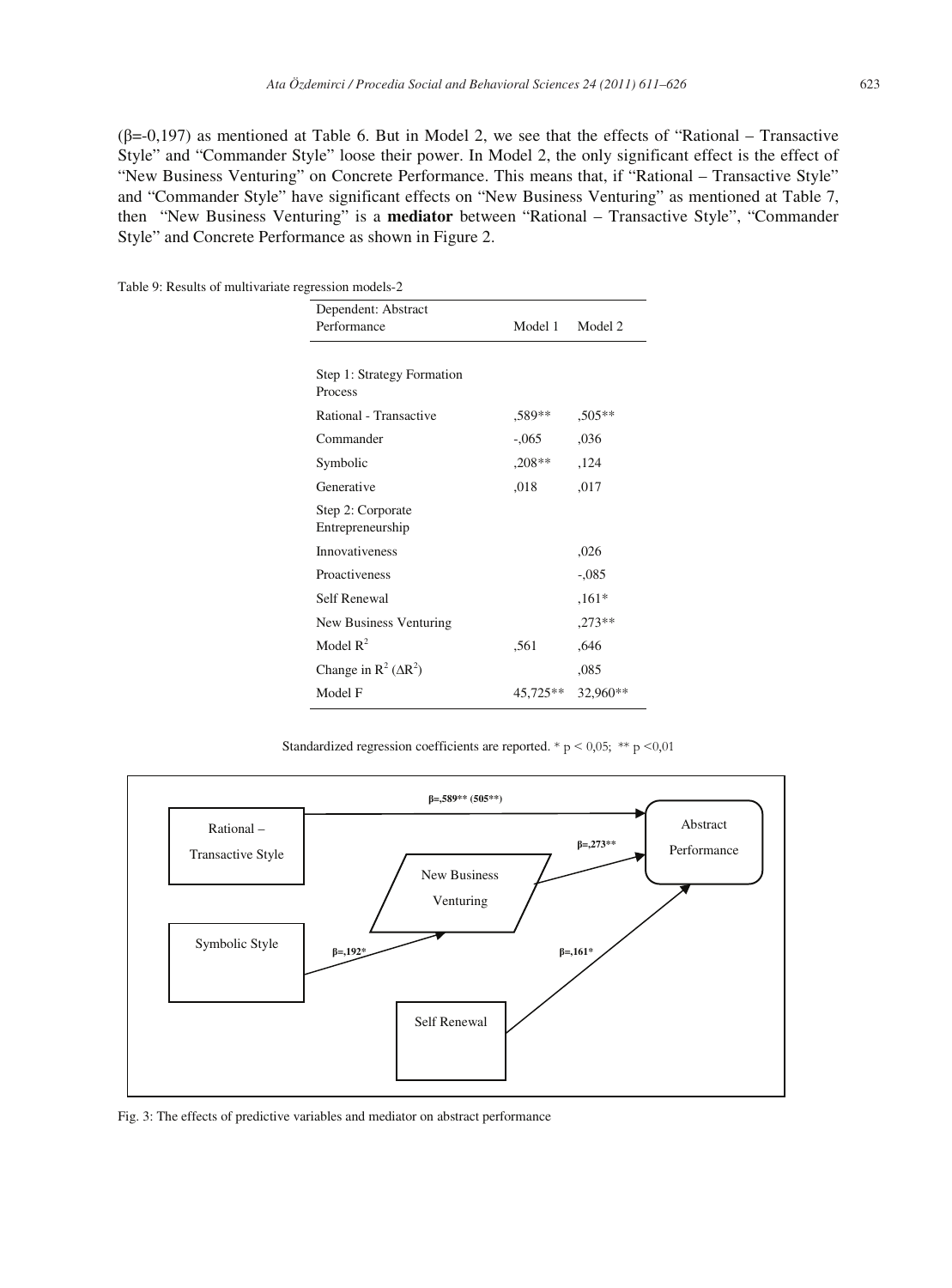Table 9 presents the results of multivariate regression models. Model 1 indicates that the significant effects are "Rational – Transactive Style" ( $\beta$ =0,589) and "Symbolic Style" on Abstact Performance  $(\beta=0,208)$  as mentioned at Table 6. In Model 2, we see that while the effect of "Rational – Transactive" Style" is still significant, "Symbolic Style" loose its power. The significant effects are the effect of "Rational – Transactive Style", "New Business Venturing" and "Self Renewal" on Abstract Performance. This means that, if "Symbolic Style" has significant effect on "New Business Venturing" as mentioned at Table 7, then "New Business Venturing" is a **mediator** between "Symbolic Style" and Abstract Performance as shown in Figure 2.

### **5. Conclusion**

The only effective dimension of corporate entrepreneurship on concrete performance is "New Business Venturing". This dimension has a positive effect not only on the concrete performance but also on abstract performance. It's also a mediator between strategic leadership styles (rational – transactive and commander) and performance. We clearly see that the creation of new businesses within the existing organization is the most useful movement in Istanbul market in short and long term success.

"Innovativeness" and "Self Renewal" have positive effect on "Abstract Performance". It means that new product development, product improvements, new production methods, procedures and transformation of organizations through the renewal of key ideas affects the performance in long term which are handling difficulties, HR quality and meeting expectations.

There is no significant effect of proactiveness on performance. It shows us that aggressive posturing relative to competitors is not an effective way of corporate entrepreneurship in Istanbul market.

When we look at the strategy process types, we see that while "Rational – Transactive Style" effects "Concrete Performance" positively, "Commander Style" has negative effect on it. Also "Rational-Transactive Style" and "Symbolic Style" effects "Abstract Performance" positively. There is no significant effect of generative style on performance.

The positive effect of rational-transactive style and the negative effect of command style on concrete performance disappear without new business venturing. Also the positive effect of symbolic style on abstract performance disappear without new business venturing too.

Just as Hart [35] predicted weak performance at the two extreme sides of his scale which are Command and Generative style, we see a negative effect of Command Style on Concrete Performance, neutral effect of Command Style on Abstract Performance and neutral effect of generative style on both Concrete and Abstract Performance. It means that a strong individual leader or highly autonomous behavior of organization members doesn't work in this market.

The only powerful positive effect on concrete performance comes from the Rational-Transactive Style which has a high level of information processing, formal analysis, such as environmental scanning, portfolio analysis and industry and competitive analysis, and which is not closed to ongoing dialog with key stakeholders (employees, suppliers, customers, governments and regulations).

The significant positive effect of Symbolic Style on Abstract Performance means that when strategy is driven by mission and vision of the organization with strong corporate culture, long term positive advantages such as handling difficulties, HR quality and meeting expectations are gained.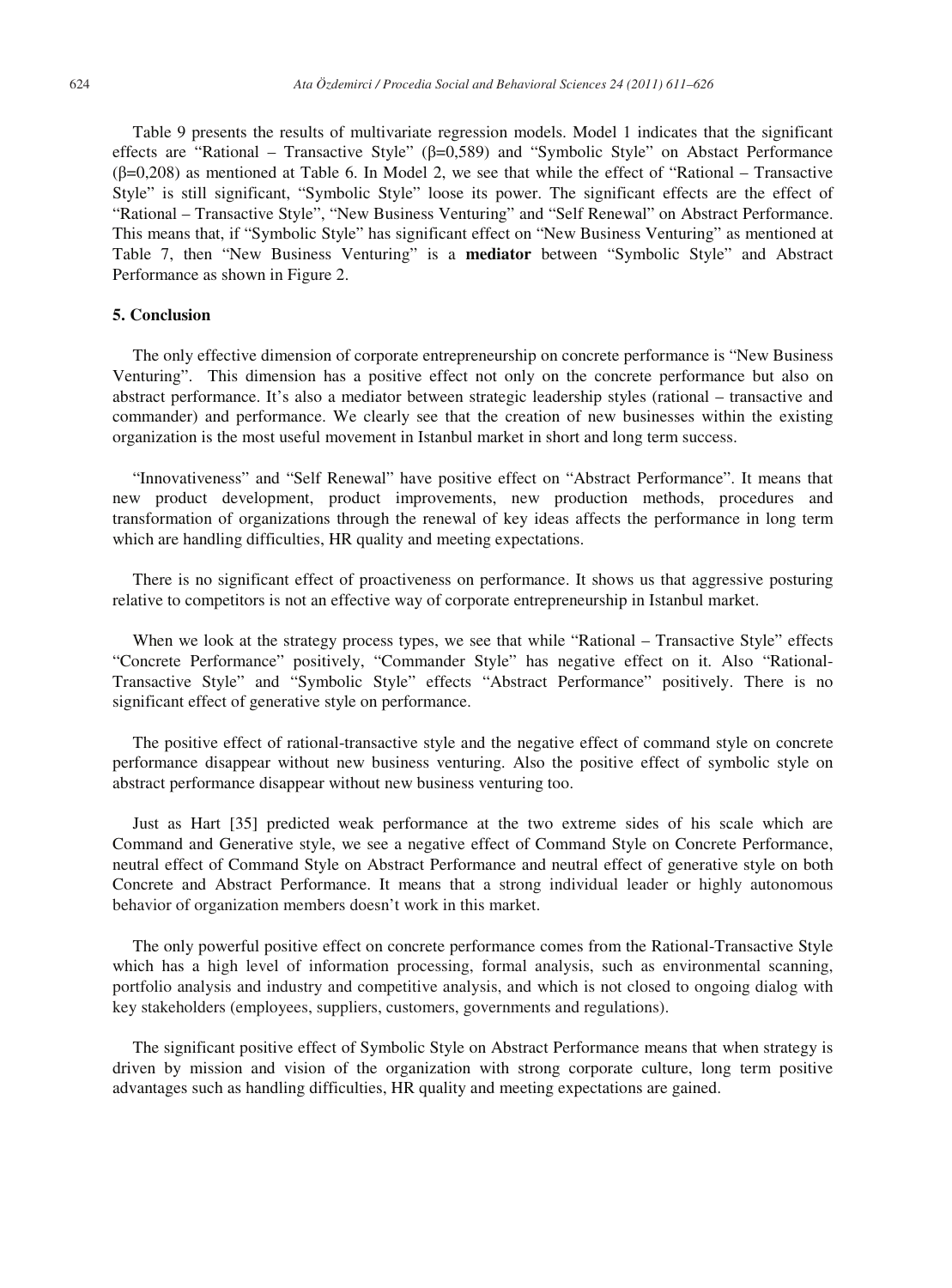When we look at the results of the multi regression tests for the effect of strategy process on corporate entrepreneurship we clearly see that if you want innovativeness from the company, you have to be a symbolic leader. Because product and service innovation with emphasis on development and innovation in technology needs a strong and relevant corporate culture, mission and vision that is carried by the whole company. Rational-Transactive and Generative leader also has positive effects on innovativeness while Commander has an opposite effect.

If you want proactiveness from the company, you have to be generative. It means that the autonomous behavior of organizational members causes aggressive activities in the market. As we see the neutral effect of proactiveness on performance generative style doesn't look useful.

If you need self renewal from the company you have to be generative too, or at least symbolic. For new business venturing which gathers concrete performance, you have to be Rational-Transactive or Symbolic which also have positive effects on performance.

The leading practical suggestion of this study is using the Rational-Transactive style which positively affects Innovativeness, Proactiveness, New Business Venturing, Concrete Performance and Abstract Performance. With it's high level of information processing, formal analysis, such as environmental scanning, portfolio analysis and industry and competitive analysis, Rational-Transactive style looks like the best way of strategy deployment process. Further researches should investigate the relationship between the corporate entrepreneurship and human resources management practices (job design, team based structure, performance evaluation systems, training) or organizational culture.

#### **References**

- [1] Covin, G.J., Miles, P. M. Corporate Entrepreneurship And The Pursuit Of Competitive Advantage, *Entrepreneurship Theory And Practice*, 1999. Vol.23, No.3, p.48.
- [2] Martinez, A.; Rodriuez, Z., Vazquez, E. Exploring corporate entrepreneurship in privatized firms. *Journal of World Business* 2010. 45, p.3.
- [3] Pinchot, G. III. Intrapreneuring. New York, NY: Harper & Row, 1985.
- [4] Burgelman, R.A. Corporate entrepreneurship and strategic management: Insights from a process study. *Management Science* 1983. 29(12):1349–1364; Vesper, K.H. Three faces of corporate entrepreneurship. In J.A.Hornaday et al., eds., *Frontiers of Entrepreneurship Research.* Wellesley, MA: Babson College, 1984; Guth, W.D., and Ginsberg, A. Guest editors' introduction: Corporate entrepreneurship. *Strategic Management Journal* 1990. 11:5–15; Hornsby, J.S., Naffziger, D.W., Kuratko, D.F., and Montagno, R.V. An interactive model of the corporate entrepreneurship process. *Entrepreneurship: Theory and Practice* 1993. 17(2):29–37; Stopford, J.M., and Baden-Fuller, C.W.F. Creating corporate entrepreneurship. *Strategic Management Journal*  1994. 15(7):521–536.
- [5] MacMillan, I.C. Progress in research on corporate venturing. In D.L. Sexton and R.W. Smilor, eds., *The Art and Science of Entrepreneurship.* Cambridge, MA: Ballinger Publishing Company, 1986; Vesper, K.H. *New Venture Strategies (Rev. Ed.).*  Englewood Cliffs, NJ: Prentice-Hall, 1990.
- [6] Schollhammer, H. The efficacy of internal corporate entrepreneurship strategies. In K.H., 1981; Schollhammer, H. Internal corporate entrepreneurship. In C.A. Kent, D.L. Sexton, and K.H. Vesper, eds., *Encyclopedia of Entrepreneurship.* Englewood Cliffs, NJ: Prentice-Hall, 1982; Jones, G.R., and Butler, J.E. Managing internal corporate entrepreneurship: An agency theory perspective. *Journal of Management*: 1992. 18(4):733–749.
- [7] Churchill, N.C. Research issues in entrepreneurship. In D.L. Sexton and J.D. Kasarda, eds., *The State of the Art of Entrepreneurship.* Boston, MA: PWS-KENT. 1992, p. 586).; Antoncic, B. and Hisrich, R.D. Intrapreneurship: Construct refinement and cross-cultural validation. *Journal of Business Venturing* 2001.16, p.498.
- [8] Jennings, D.F., Lumpkin, J.R., Functioning modeling corporate entrepreneurship: an empirical integrative analysis. *Journal of Management*. 1989. 15, p. 489.
- [9] Miller, D., The correlates of entrepreneurship in three types of firms. *Managerial Science* 1983. 29: 770–791; Schollhammer, 1982; Shane, S., Venkataraman, S., The promise of entrepreneurship as a field of research. *Academy of Management Review*